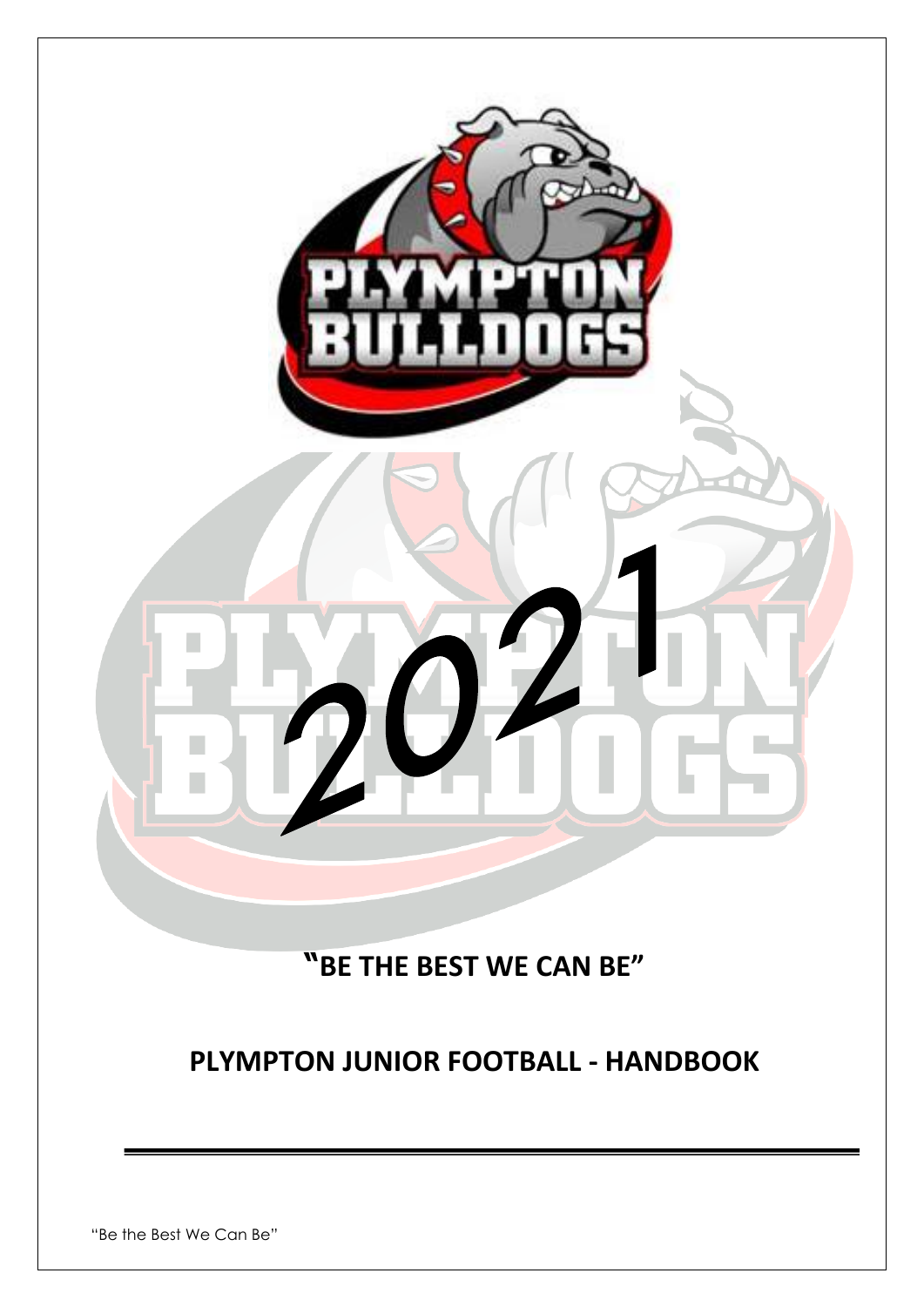# PLYMPTON FOOTBALL CLUB - JUNIORS

# Mission Statement

The Plympton Football Club Juniors is committed to providing a positive environment in which children can learn, enjoy and develop a range of skills playing Australian Rules Football.

#### **Values**

Proud, Respected, One Club

#### **Vision**

The Plympton Football Club Juniors will be acknowledged as providing an excellent junior football program within the SANFL Juniors Football League.

#### **Objectives**

To develop an environment which will enable all junior players to progress their skill levels and enjoy participating in Australian Rules Football. 

To provide a solid coaching base that allows for all skill levels to be developed.

To provide an environment which will foster skills and personal development so that the club's junior footballers can progress to the highest level of football available to them.

Have our players aim to participate at the highest competitive level, have fun and gain fitness.

Maintain the philosophy of being a family-oriented club.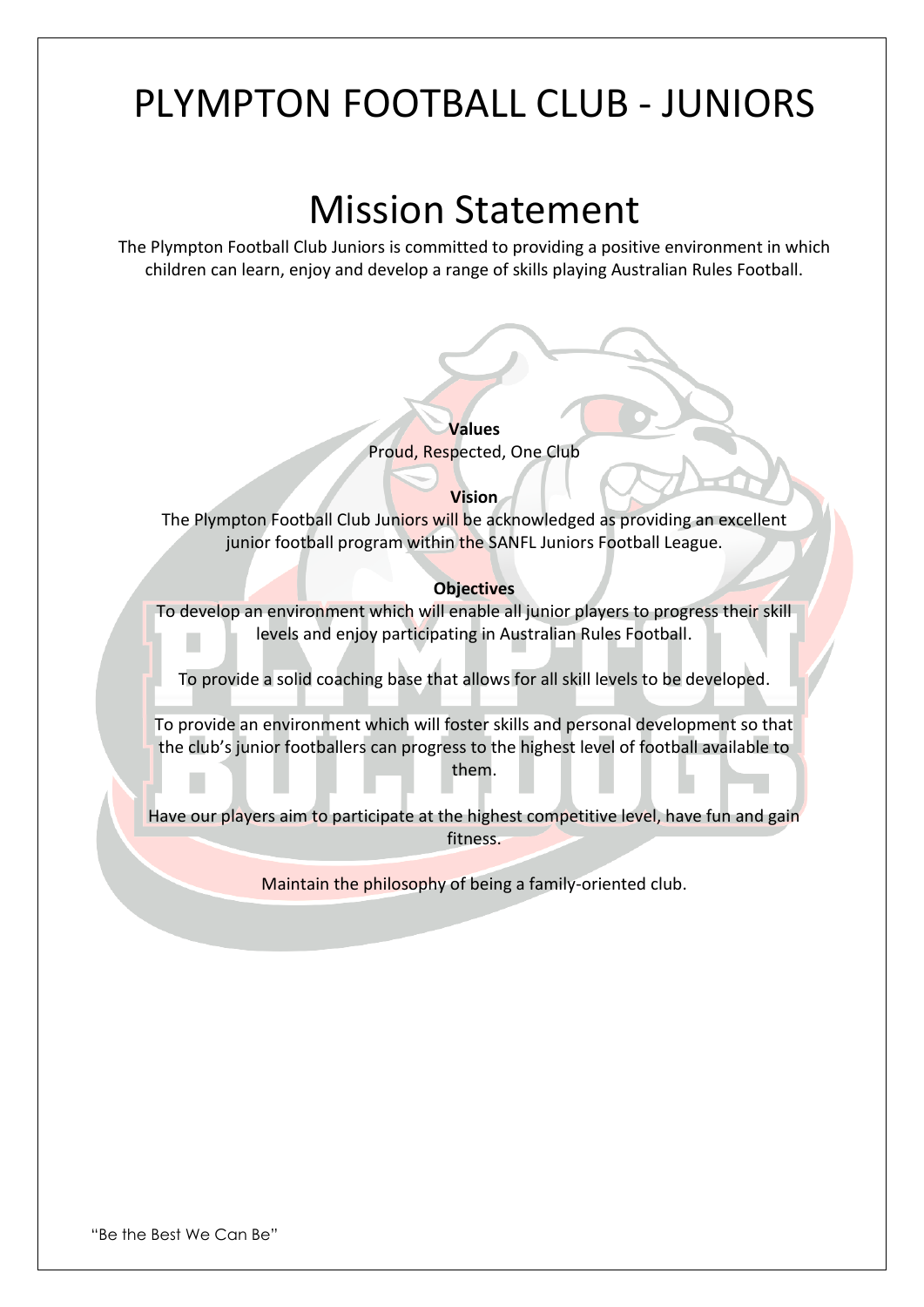#### Welcome Message

Welcome to Season 2021!

We would like to extend a warm welcome to all new players and their families who have joined us this year. We are sure that you will enjoy the family atmosphere on offer at Plympton and we look forward to your involvement with our Club. We hope that you develop a long relationship with our club. Welcome back to all our existing players and families.

This year the PFC Juniors will be represented in Boys Football U7 - U8 – U9 – U10 – U11 – U12 – U13 – U14 – U15 – U16, U17.5, Girls Football U9, U11, U13, U15, as well as Auskick. SANFL Juniors will be managing body for all junior football in SA.

Please take the time to read the following pages. This book, 'The Handbook', should be able to provide you with the answers to many of the questions you will have about the Plympton Football Club Juniors. If there is something else you need to know then please don't hesitate to ask any of our Junior Football Committee, our Junior Football Director, Football Operations Manager, your coach or a Committee Member or Team Manager.

The club will have a range of merchandise which will be consisitent for the Junior and Senior clubs and create a one club image. Socks, Shorts, Singlets, Polo Tops, Club Jackets, Training Tops are available for purchase. We run online shops with our provider, and a small amount of stock is held at the club for purchase.

Trainings are on Thursday nights as the main training session, with some of our older grades training on Tuesday night also. Please refer to your coach or team manager for your age groups training details.

There is lots of information available throughout the football season. You can view the info on the Plympton Bulldogs website. We also send out WEEKLY updates via a group e-mail. Make sure we have your e-mail address to receive updates. It contains results, fixtures and general news from around the club. A key resource for all players and parents is the SANFL Junior Football website. This is essential reading on a weekly basis for scores, fixtures and other notices. You will also receive direct contact or emails from your Coach and or Team Manager.

Each year we call on parents to help fill many voluntary roles within the club. Each team requires a Coach, a Team Manager, a Runner, a Qualified Trainer, a Boundary Umpire, a Goal Umpire, a Scoreboard Attendant, a Time-Keeper, Water Boys. All parents will be called upon to volunteer and perform a role over the year.

To our players, we trust you will enjoy your football with the PFC Juniors this season. Our club is committed to building an environment which will enable all junior players to progress their skill levels and allow as many as possible to progress to the highest level of football available.

Wear your club colours with pride. When representing our club please always show respect to anybody else who is involved in our game, whether that be a supporter, teammate or opposing players. We wish you every success for the year.

Good luck for Season 2021! Kind Regards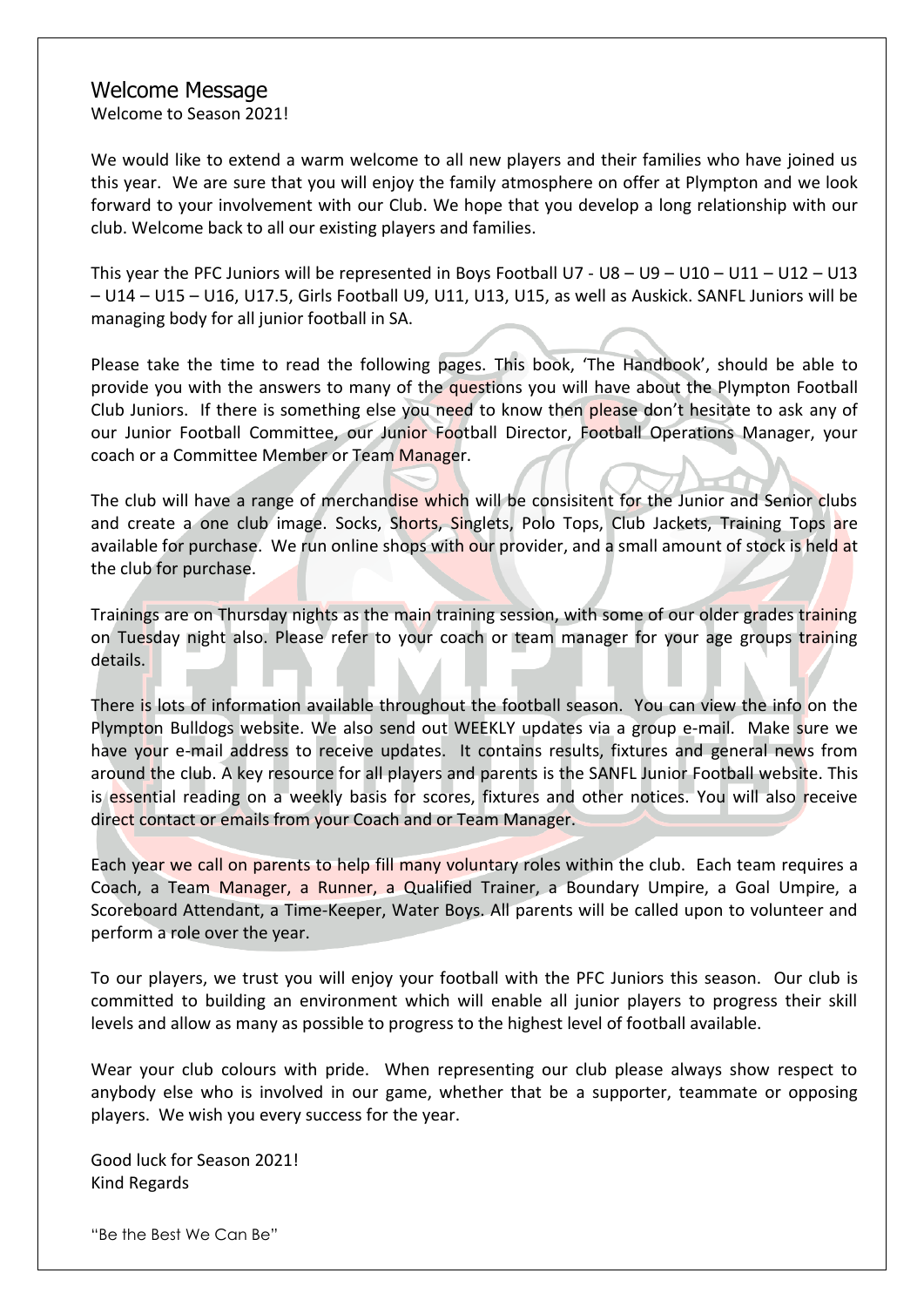# CLUB SONG

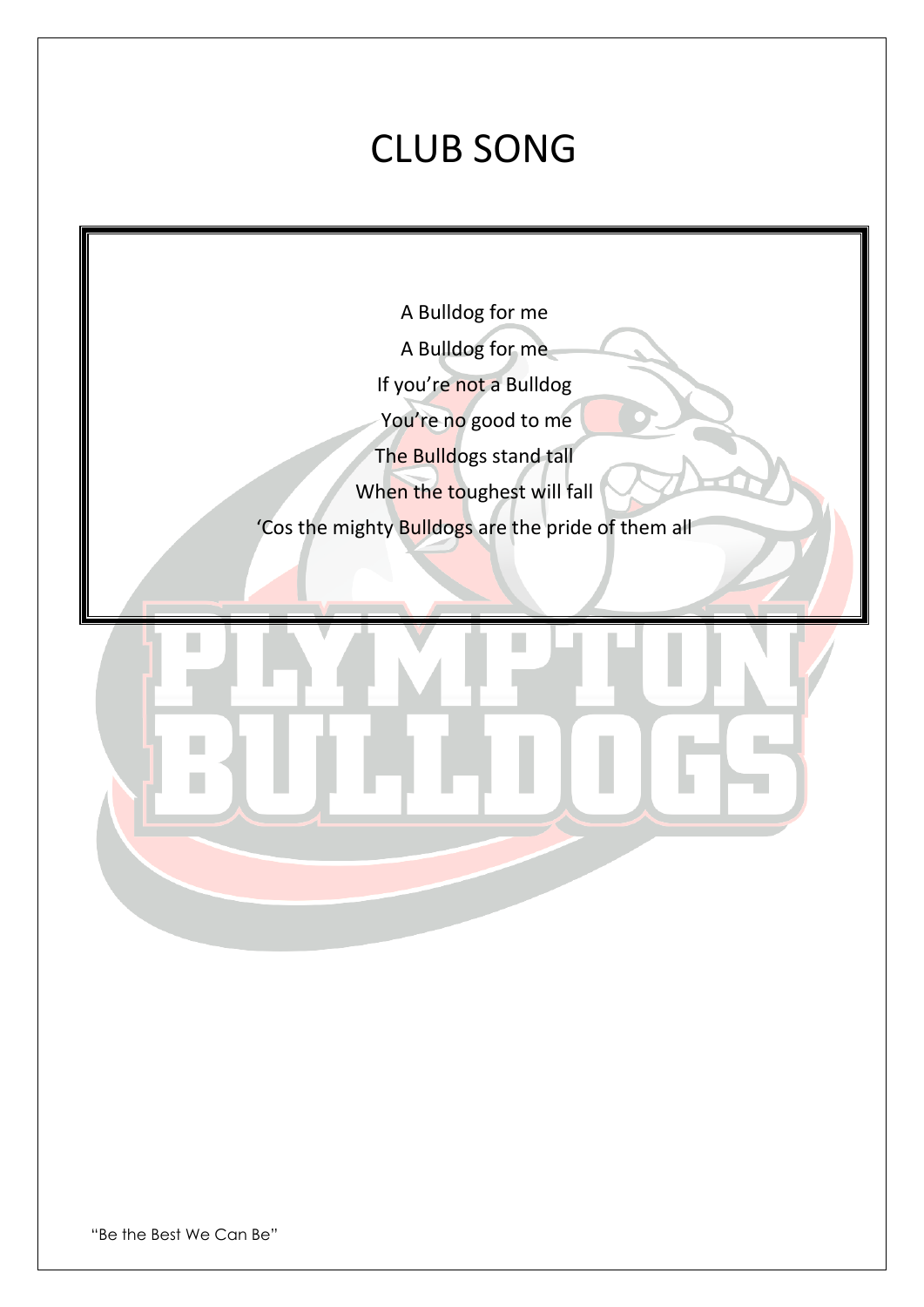#### **History of the Plympton Football Club Juniors**

The Plympton Football Club was founded in 1937 by local resident, Mr Robert P McGhee, formerly of Victoria. The red and black colours were chosen as Mr McGhee was an Essendon supporter, but it isn't well understood as to why the Bulldog was chosen as the Club emblem. However, it's a fair bet that Mr McGhee may have had the natural tenacity of the Bulldog in mind as a quality that Plympton players should adopt.

The first junior team to be fielded was in 1956 when an Under 15s competition was introduced. Since then, there has always been some form of under-age competition ranging from Under 12s through to Under 18s.

In 1998, the Metro South Junior Football League was established. Plympton fielded two teams in 1998, Under 9s and Under 11s, and over the years this has grown. In 2012 a combined Metro South/Metro West League was formed, and then in Season 2016 SANFL Juniors took over the running of all Junior football in SA.

The Junior Club has celebrated 13 premiership flags, and has had the honour of producing 15 Association Medallists, representing the best talent the league had to offer in that particular age group for that year.

In addition to Medallists, the club has provided numerous representatives in Association Teams of the Year, Representative teams as well as South Australia State Teams across all different age groups.

We are also proud of our player's achievements at reaching AFL level and we have a strong record with 6 AFL draftees from the Bulldog system. We also see our players progress to SANFL level as well and we maintain a close link with all of our past players and families.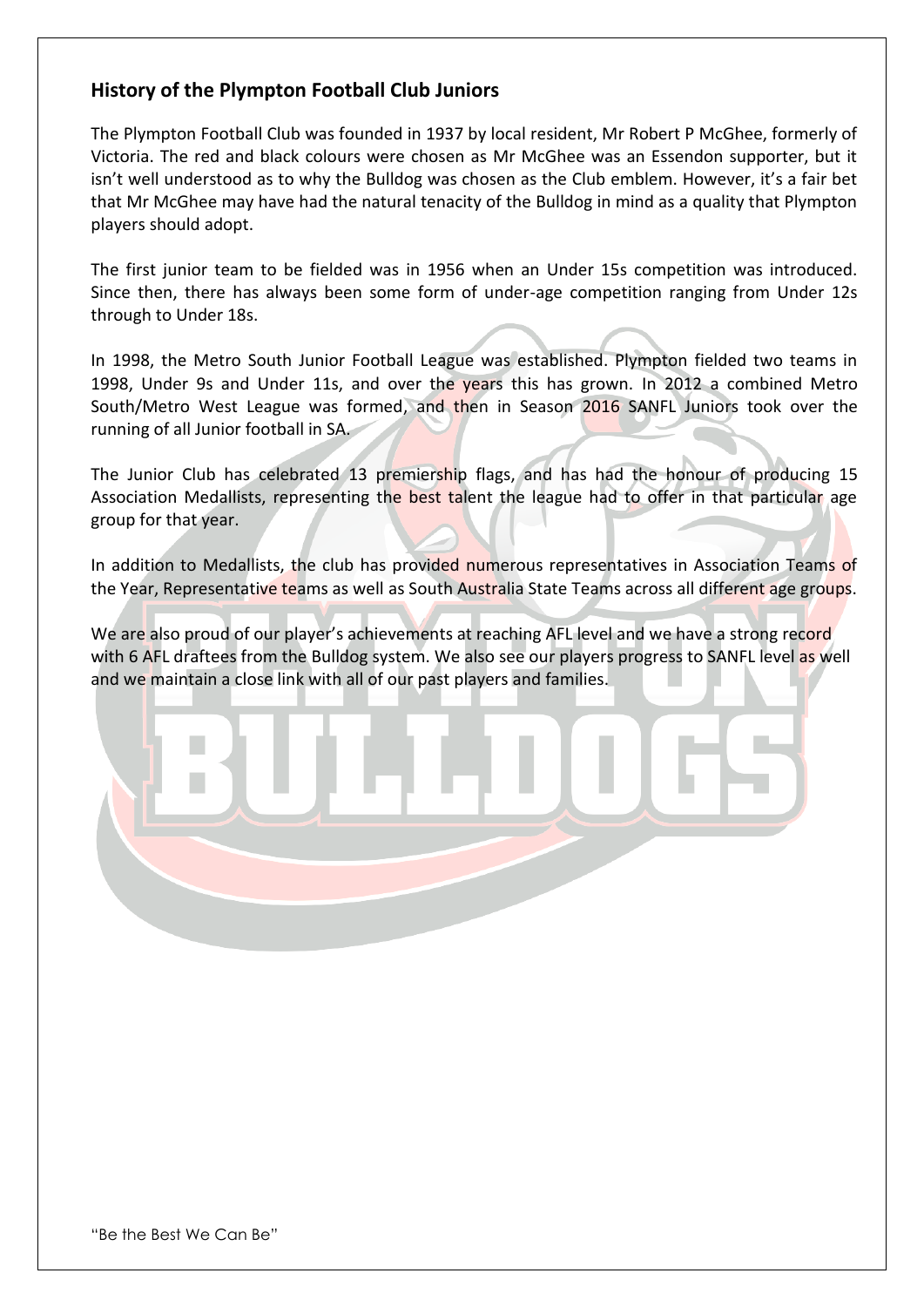# **Honour Board**

*PREMIERSHIPS – U11 – U13 – U14 – U15 – U12, U16White – U12 Red – U12, U13, U14 - Under 12 Div 1 South - Under 12 Girls – Under 16.5 Boys Div 1 – Under 13 Boys Div 1 - Under 16.5 Boys Div 2*

*JIM HINSON PERPETUAL TROPHY – Bryce Gibbs – Luke Clayson – Daniel Herbut – Luke Genikas – Matthew Delmenico – Max Proud – Jacob Carger – Jacob Laba – Alex Neal-Bullen – Aaron Ferraro – Brodie McLeod – Jamie West – Sebastian Kerrish – Luke Viska – Brady Searle – Ty Murphy – Riley Holder – Liam Bennetts*

#### AFL DRAFTED PLAYERS

*2006 Bryce Gibbs – Carlton 2009 Christian Howard – Western Bulldogs 2010 Cameron Hitchcock – Port Power Patrick McCarthy – Carlton – Alex Neal-Bullen – Melbourne – Liam Mackie – Collingwood – John Noble - Collingwood*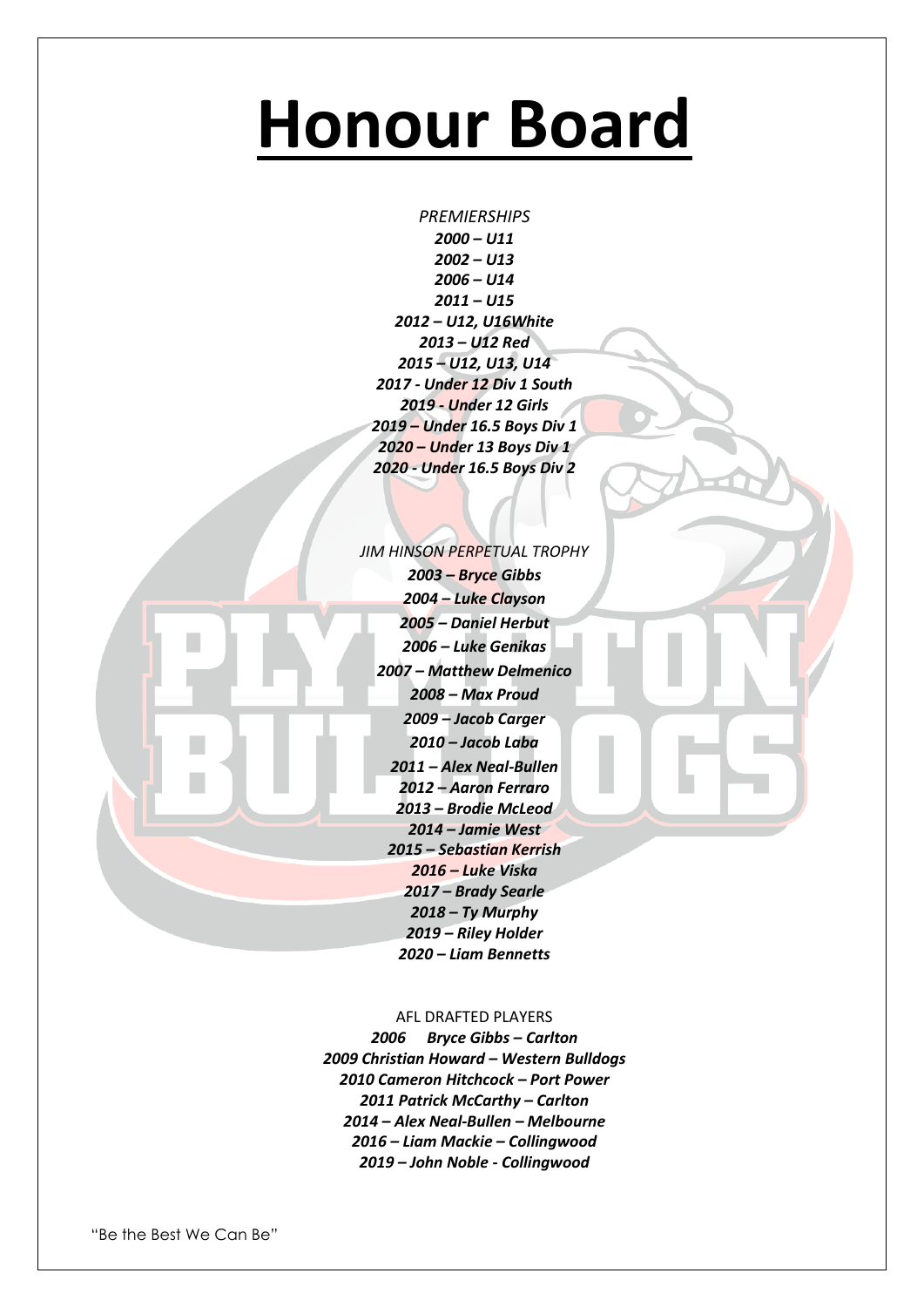## *JUNIOR LEAGUE ASSOCIATION MEDALLISTS*

| Year | Grade   | Player                | <b>Placing</b>     |
|------|---------|-----------------------|--------------------|
| 1999 | U11     | Daniel Bartlett       | Winner             |
| 2000 | U11     | <b>Bryce Gibbs</b>    | Winner             |
| 2001 | U9      | Jack Curtis           | <b>Third Place</b> |
| 2001 | U13     | Jarrad Ashley         | Winner             |
| 2002 | U9      | Deni Varnhagen        | Third Place        |
| 2002 | U11     | Darren Clunes         | <b>Runner Up</b>   |
| 2002 | U13     | <b>Bryce Gibbs</b>    | Runner Up          |
| 2003 | U11     | Jacob Broad           | <b>Runner Up</b>   |
| 2003 | U15     | Daniel Bartlett       | Winner             |
| 2004 | U11     | Deni Varnhagen        | Third Place        |
| 2004 | U15     | Daniel Herbut         | Runner Up          |
| 2005 | U14     | Darren Clunes         | Winner             |
| 2005 | U14     | Jacob Broad           | Third Place        |
| 2005 | U16     | Daniel Herbut         | Joint Winner       |
| 2005 | U16     | Cameron De Visser     | <b>Third Place</b> |
| 2006 | U13     | <b>Troy Bennett</b>   | Joint Runner Up    |
| 2006 | U13     | Lython Levi           | Joint Runner Up    |
| 2006 | U14     | Jacob Broad           | Winner             |
| 2006 | U14     | Sam Barnett           | <b>Runner Up</b>   |
| 2006 | U16     | Jack Noonan           | Winner             |
| 2007 | $U16 -$ | Michael Jennings      | Third              |
| 2008 | U11     | Ben Moroney           | <b>Runner Up</b>   |
| 2008 | U12     | <b>Brent Medhurst</b> | Winner             |
| 2008 | U13     | Kostas Kontos         | Winner             |
| 2008 | U17     | <b>Taylor Angel</b>   | Winner             |
| 2009 | U11     | <b>Connor Noonan</b>  | Runner Up          |
| 2009 | U11     | Jarrod Short          | <b>Third Place</b> |
| 2009 | U12     | <b>Ben Moroney</b>    | Winner             |
| 2009 | U14     | Luke Romeo            | Runner Up          |
| 2010 | U11     | Tom Welsby            | Third              |
| 2010 | U12     | Jarrod Short          | Winner             |
| 2010 | U14     | Cleve Westley         | Joint Winner       |
| 2010 | U14     | Alex Neal-Bullen      | Third              |
| 2011 | U11     | Tom Welsby            | Runner Up          |
| 2011 | U15     | Cleve Westley         | Runner Up          |
| 2012 | U11     | Owen Woolford         | Runner Up          |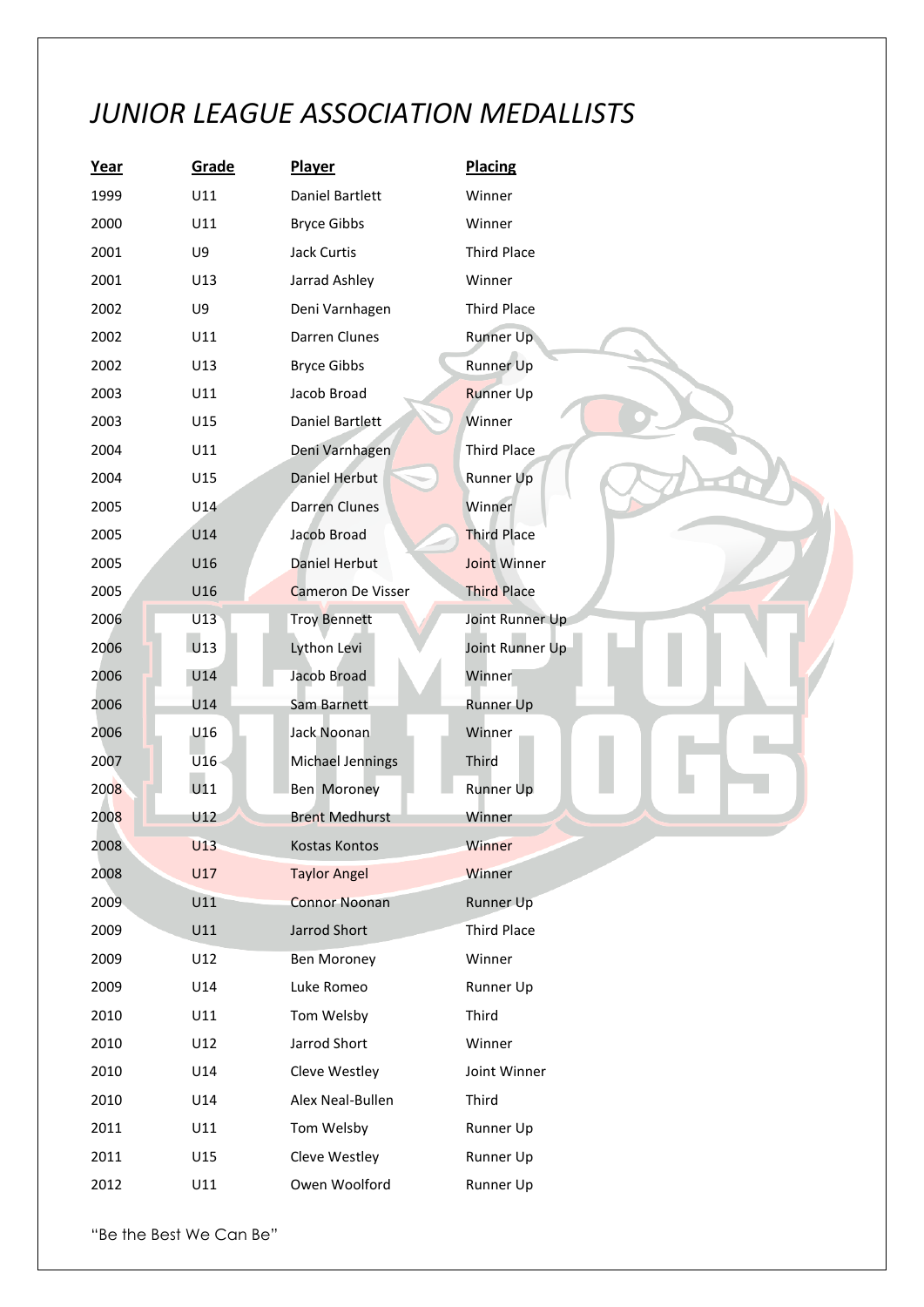| Year | Grade                         | Player                                 | <b>Placing</b>     |
|------|-------------------------------|----------------------------------------|--------------------|
| 2012 | U12                           | Fadi Alaeddin                          | Winner             |
| 2012 | U14                           | Jarrod Short                           | <b>Third Place</b> |
| 2013 | U12Red                        | Owen Woolford                          | <b>Third Place</b> |
| 2013 | U14Green                      | Fadi Alaeddin                          | Joint Winner       |
| 2014 | U13                           | <b>Tyler Bishop</b>                    | <b>Third Place</b> |
| 2014 | U14                           | Fadi Alaeddin                          | Runner UP          |
| 2015 | U11                           | Kobe Ryan                              | Winner             |
| 2015 | U12                           | Luke Young                             | Runner Up          |
| 2015 | U14                           | Ricky O'Loughlin                       | <b>Runner Up</b>   |
| 2015 | U15                           | Wilson Otto                            | <b>Runner Up</b>   |
| 2015 | U16.5                         | Liam Mackie                            | <b>Runner Up</b>   |
| 2016 | U12Yellow                     | Kobe Ryan                              | Winner             |
| 2016 | U13Red                        | Luke Young                             | Runner Up          |
| 2017 | U12 Div 1                     | <b>Ashton Moir</b>                     | Winner             |
| 2017 | U14Girls                      | Lauren Young                           | Winner             |
| 2017 | U14 Div 1                     | Kobe Ryan                              | <b>Runner Up</b>   |
| 2018 | <b>U12 Div 1</b>              | <b>Charlie McAulliffe</b>              | Joint Winner       |
| 2018 | <b>U13 Div 1</b>              | Lukas Zvaigzne                         | Winner             |
| 2018 | U15 Div                       | Charlie Pridham                        | Joint Runner Up    |
| 2019 | U15 Div 1                     | Kobe Ryan                              | Winner             |
| 2019 | U16.5 Div 1                   | Riley<br>Holder,<br>Charlie<br>Pridham | Joint Third        |
| 2019 | U16 Girls Div<br>$\mathbf{1}$ | Lauren Young                           | Winner             |
| 2019 | U12 Girls                     | Bella Koch                             | Runner Up          |
| 2020 | <b>U13 Div 1</b>              | Isaiah Clother                         | Runner Up          |
| 2020 | <b>U14 Div 2</b>              | <b>Conor Gluyas</b>                    | <b>Runner Up</b>   |
| 2020 | U14 Girls Div<br>3            | <b>Eloise Mackereth</b>                | Third              |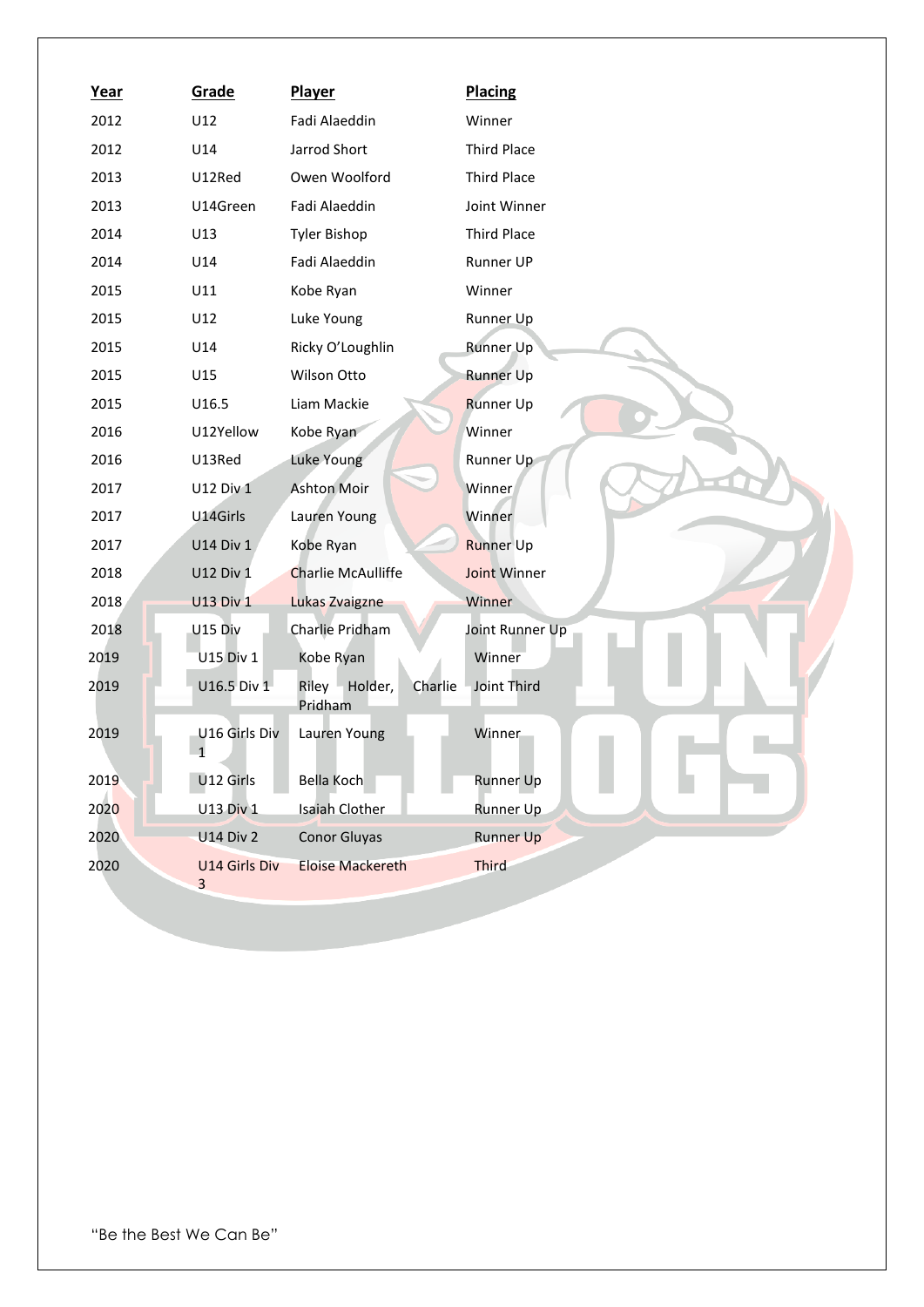#### **Key Information for 2021**

#### **The Competition**

The Plympton Football Club Juniors participate in the SANFL Juniors Football League in Boys U7-U8-9- 10-11-12-13-14-15-16-17.5 and Girls U9-11-13-15. The Club is bound by the Rules and regulations of the SANFL.

The home-and-away season normally consists of 16 rounds. Final's series are played from U12 upwards. No Premiership ladder is kept for U8-9-10-11. Under 8s, Under 9s and Under 10s play in a modified game of either 9 a side or 12 a side, with Under 11 and above being 18 a side.

Girls Football at Under 9s is a modified game of 9 a side, and Under 11s, 13s, 15s is 12-18 a side. Girls have finals from Under 13s and above. Generally, games are played on a Sunday, with occasional Friday night games.

#### **Registration Fees**

All players are required to pay a playing fee. Fees are as follows:

Boys U8- U9-10-11-12-13-14-15-16 - \$270.00 per player. Girls U10-U14 \$220.00 per player 2<sup>nd</sup> Sibling - \$240.00 Boys 2<sup>nd</sup> Sibling - \$190.00 G<mark>irl</mark>

All fees are required to be paid prior to Round 1. Failure to pay fees could result in that player not being selected to play until all fees are paid. If you require more time to pay please speak with our Treasurer to make alternative arrangements.

#### **List Sizes**

The SANFL determines the number of players that can be registered by each club in each grade. For Season 2021:

| Under 8-9-10-11 | 28 Players |
|-----------------|------------|
| $U12 - 13 - 14$ | 28 Players |
| U15-U16-17.5    | 32 Players |

In some cases the club may apply for exemption to exceed these list numbers.

The club has a consistent approach to list management and endeavours to have playing lists up the maximum allowed by SANFL. Larger playing lists assist in planning for injuries, absences, SANFL Development squad commitments, school football commitments, player welfare, and some players choosing other sports as they become older. These factors all contribute to balancing list sizes.

Players are allocated into relevant teams in their age group in conjunction with age group coaches, Junior Football Director and club Coaching Coordinators.

#### **Age Group**

The SANFL determines that age group eligibility is based on a calendar year basis. As a club we follow these age group eligibilities and require that all players play within their respective age groups. There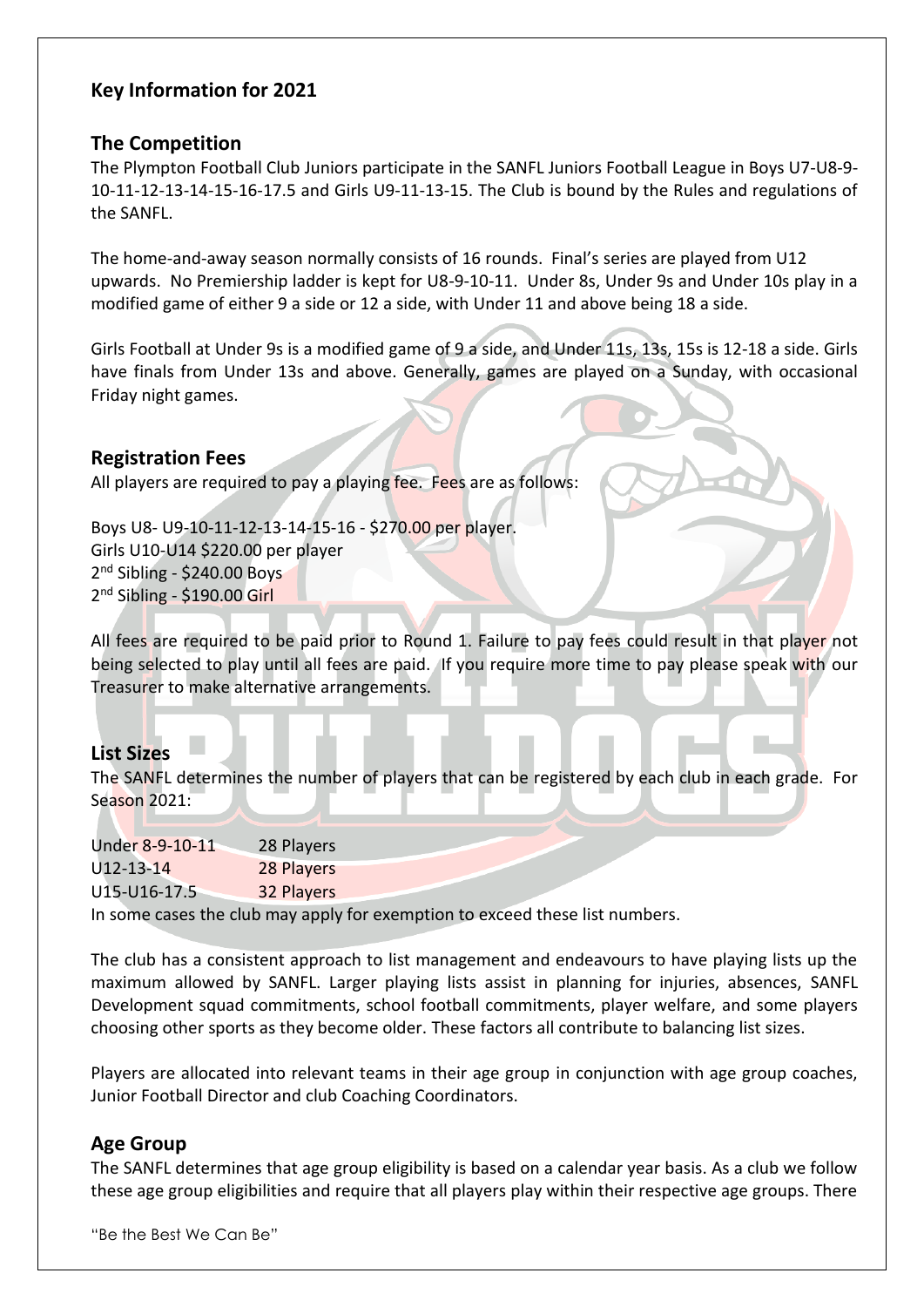is a possibility for exemption this in but such exemption is only granted in conjunction with the club and with club request to SANFL. All decisions on age group eligibility remain with the Club Junior Football Director and Coaching Coordinator.

#### **Playing Philosophies**

At Plympton our playing philosophy for all players is one of fund and enjoyment and to be the "best you can be". The AFL and SANFL help clubs to foster the development of younger players and Plympton follows these guidelines to help all our players.

You will be hearing more from your coaches during the year on player development, but our key development stages are:

**YOUNG PUPS – U8, U9 – Base Stage PUPS - U10, U11 – Development Stage GUARD DOGS – U12, U13 – Establishing Stage TOP DOGS – U14, U15, U16, U17.5 – Emerging Stage**

We encourage all parents to be an active part of their children's development as a football and help to reinforce the philosophies that the club is built on.

#### **Player Rostering**

Given that 22 players take the field each week rostering of players will be necessary. It is the policy of the PFC Juniors that during the Minor Round all players will receive equal playing time. We take rostering and game time of players seriously and this is a club and SANFL requirement.

We want all our players to develop in any position and improve over the course of a playing season.

We have implemented a Club method of ensuring all players receive game time that is fair during the minor round and every player will have the opportunity to experience as equal game time as possible. Team Managers keep records of player game time and provide this to coach and club weekly.

In U7 to U12 it is expected that players will experience playing each position. This includes backline, midfield and forward line.

As players progress (u13 and above) coaches will give greater consideration to player's size, strength, skill level and game sense when rotating players through positions. This may result in players playing fewer positions, but the club still expects some rotation of positions.

There are situations where injuries and other issues can affect this, and of course Coach discretion is needed and in older grades U13, u14, u15, u16, U17.5 greater in game rotations can cause a large number of interchanges.

#### **Equal Game Time & Playing Time Policy**

As a club our philosophy is to ensure that all players over the course of the year are allocated game time as required during minor round games.

Our strict policy is equal game time for all registered players throughout all our junior teams.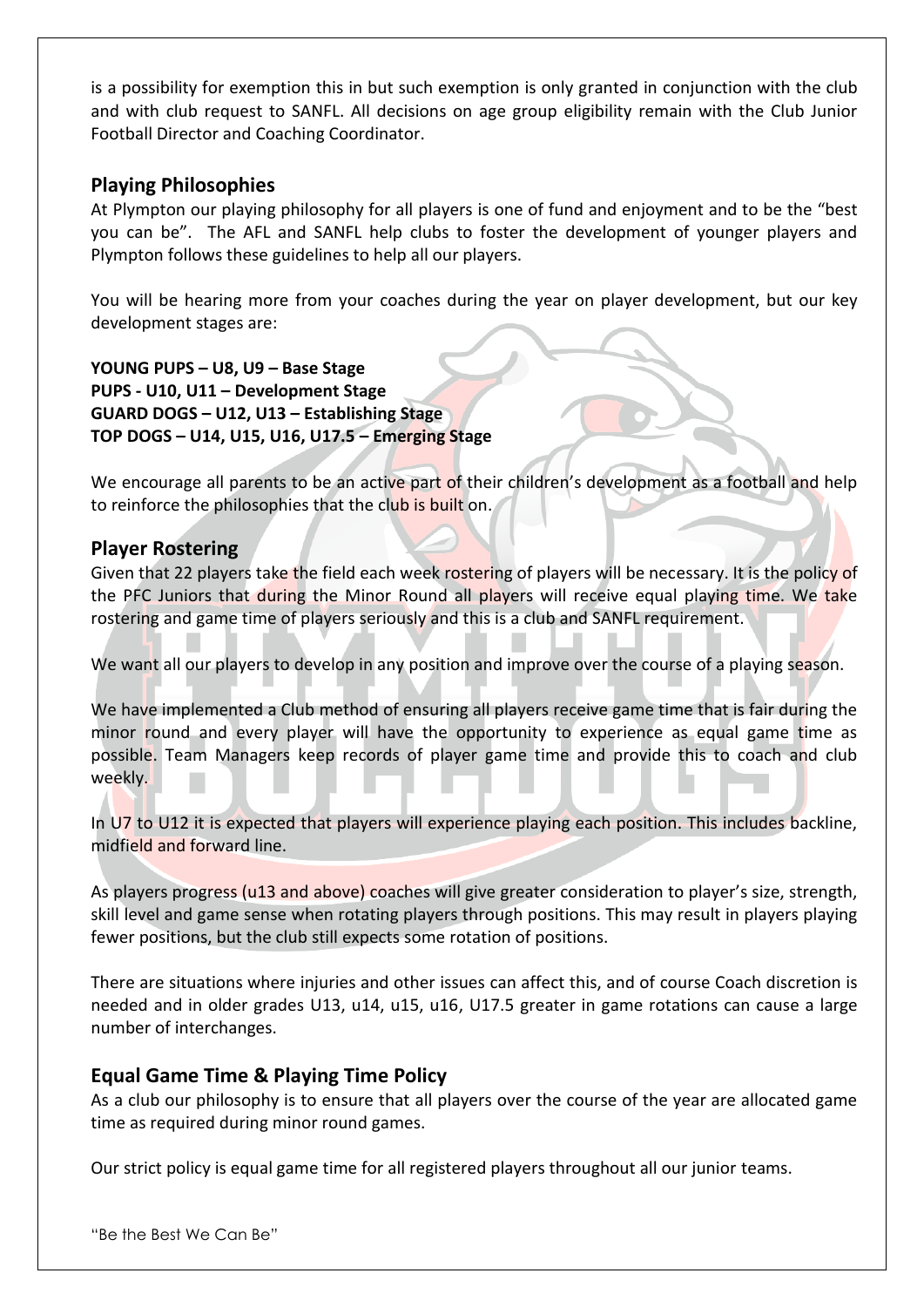All players selected will be given as equal game time as possible each week. This means coaches should provide a minimum of ¾ per game for all players each week.

From U7 – U12 it is expected that this policy occur each game each week. The exceptions to this would be:

- Where player has to fill in to assist team numbers
- A parent has requested less playing time
- The player is injured during a game
- A player arrives late to a game or must leave early

From U13 - U175 it is still expected that all players receive equal game time of at least ¾ per game during minor round games. The above exceptions do apply to these age groups as well as coach discretion must be given to player size, strength and positional play.

PFC Juniors has developed a finals policy in conjunction with our coaches and our clubs philosophies.

During Finals games each Coach has discretion to choose their 22 players to participate in a game of finals. If a side gets the opportunity to play in a Grand Final then it is at the discretion of the Coach as to how much game time is given to each player, a squad of 22 will be chosen for a grand final. All players in the squad will receive a medal and will participate on game day in some capacity, eg running water etc.

#### **Player Commitment Expectations**

All players at Plympton are required to acknowledge and accept a playing code of conduct from the club and also the SANFL.

A core fundamental of player commitment is an expectation on training attendance, behavior, games and injury management.

We encourage coaches to ensure that players are meeting their expected commitment levels and these requirements differ across age groups.

If you know in advance of days you will not be able to play please advise your Coach so that he will be able to roster you off on those days.

Even if you are rostered off players are asked to attend the match and bring their playing gear, as sickness or injury may result in a position becoming available before the start of the game. If you are rostered off, your presence to support your team mates will be appreciated. Also, you may be able to help by carrying water for the team or by helping out as a scoreboard attendant; these roles are required each week and your support will be valued. Remember, everyone is part of the team and should contribute to the team's success!

#### **Attendance at Training**

All players are expected to attend training on a weekly basis. Failure to attend training on a regular basis could result in players forfeiting their right to game time. Football is a team game and as such training together will ensure the team plays as a team on match day.

All players are required to attend training in correct football attire, this means training Guernsey or PFC Juniors vest, football shorts, football socks and football boots.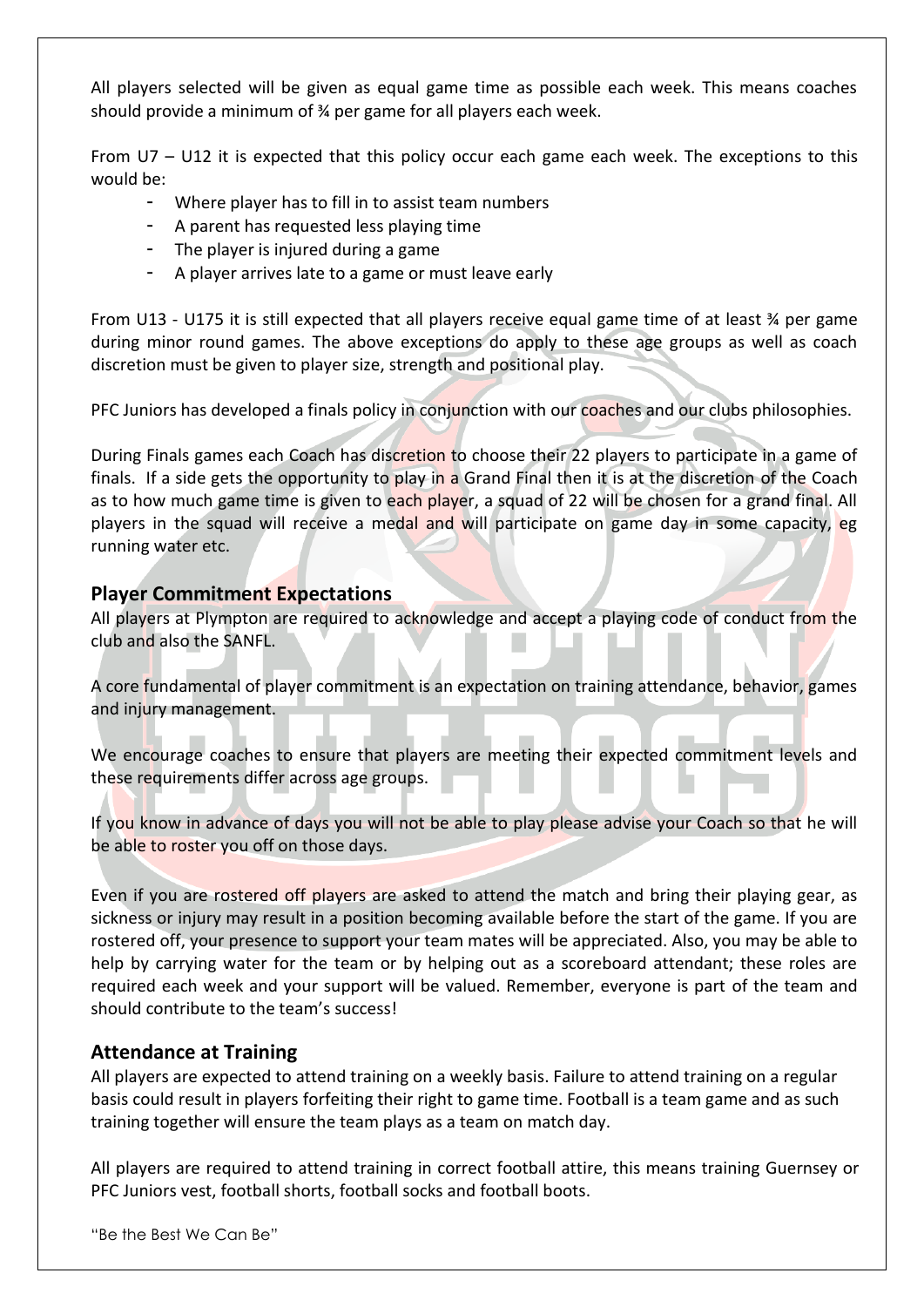#### **Dress Standards**

All Plympton players ARE to attend game day in their playing uniform and Compulsory warm up jacket.

#### **Arrival Times for Games**

All players are expected at the ground a **minimum of 30 minutes prior to the game**, unless advised differently by the coach. Players should ensure they are ready to play as soon as possible after their arrival at the ground and be ready for warm-ups and their Coach's instructions.

#### **Game Start Times**

Start times and venues vary from week to week.

**PARENTS PLEASE NOTE: Please ensure you check the SANFL Website each week for** all Game Times and Venues.

We recommend you carry your Coach's phone number, so that you can always double check your game start time and location if you need to.

#### **Player Insurance**

All financial players are covered by the AFL Insurance Scheme, which assists in covering major non-Medicare costs which may arise as a result of injury.

#### **Heat Policy**

In the interests of Health and Safety, the SANFL maintains a Heat Policy which will apply to all games in Season 2021. Plympton Football Club Juniors will also abide by this policy for its training sessions.

Training may be held on the beach during hot weather or your coach may hold a strategy session. Please consult with your coach to check for alternative arrangements when it is too hot to train.

#### **Reporting of Injuries**

All players should immediately report any new injury at training to their Coach. Then they should report to the trainers for assessment. **PARENTS and PLAYERS PLEASE NOTE:** we supply trainers and maintain their education for the benefit of you and your children. The Trainers will have the final say if a player is not to return to the field. This is an important issue related to our risk management and insurance.

The Plympton Football Club Juniors will be providing a qualified Sports Trainer / First Aid to deal with injuries at Training and on Game days, players should respect our Trainers and follow their instructions to allow for proper recovery for certain age groups.

Players should seek proper medical advice on any prolonged injury. Please don't try and play if you are unfit, as this is not fair to either yourself or your team-mates.

The Plympton Football Club Juniors is always looking for further help in the area of Trainers. We are prepared to pay for the costs of courses to ensure you feel comfortable dealing in this area. If you are interested, please contact your coach or team manager.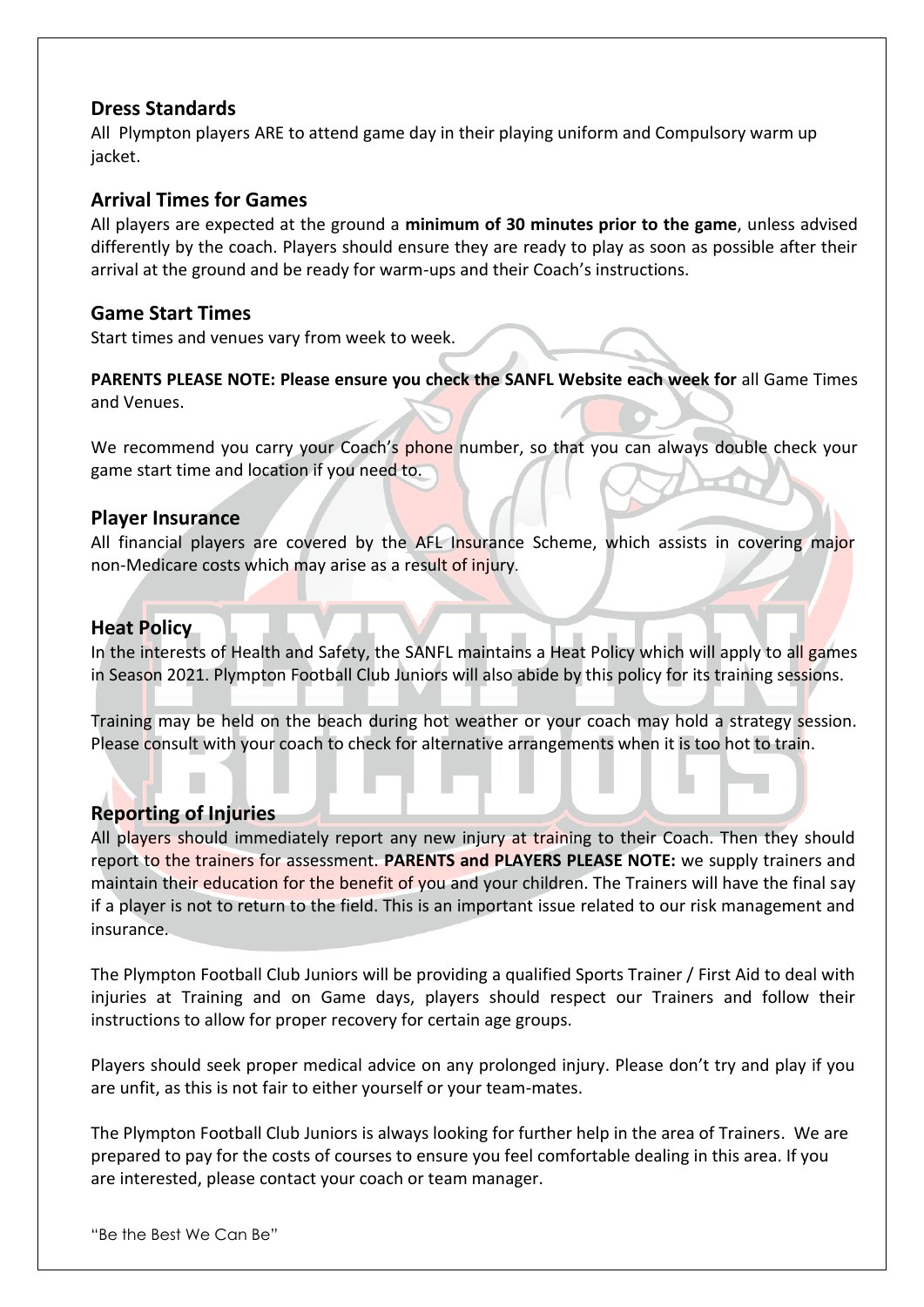#### **Mouthguards**

It is a Plympton Bulldogs Policy that all players wear mouthguards during all games. This is also a requirement of the SANFL. **NO MOUTHGUARD NO PLAY**. It is also recommended that all players bring their mouthguards to training and use it when involved in contact training.

#### **Drink Up**

It is expected that all players arrive at games and training properly hydrated and that during games and training they continually drink fluids provided. Refer to information at website referred to below.

All players must provide their own individually marked Water Bottle.

#### **Warm Up**

We also have information for players and parents regarding Warm up, Cool down and Stretching. To successfully avoid injury these activities are vital and will help towards a longer career and less injuries. Please see the trainers for this information or refer to the website referred to below.

#### **Concussion**

It is the policy of the Plympton Football Club, both Junior and Senior, that should any player suffer from or have suspected concussion, there will be an automatic one week rest. This will only be waivered with a doctors' certificate clearing the player to play. We have a concussion management policy that is provided to all our coaches and trainers and all our families as well. We follow the AFL standards and SANFL guidelines with respect to Concussion Management on game day and afterwards.

Some signs of concussion are:

- **EXECTE FIELE OF MOTE EXTENDED EXECTED** Brief or more extended periods of unconsciousness
- Seeing stars
- Confusion or temporary loss of short term memory
- Head ache
- **E** Nausea or vomiting
- **E** Numbness in legs or arms
- **E** Stumbling or lack of hand eye coordination

**Anyone suspected of concussion should seek medical attention.** 

**The concussion policy adopted by Plympton Football Club is in line with AFL standards and guidelines.**

*Information provided by Sports Medicine Australia [www.smsa.asn.au](http://www.smsa.asn.au/)*

#### **Shorts, Socks & Guernseys**

All players are required to have their own shorts (plain red) and socks (black with two red hoops at the top). Plympton Football Club Juniors will supply the Guernseys on a weekly basis. Socks and Shorts are available for purchase from The Club and from local provider SPORTS POWER GLENELG.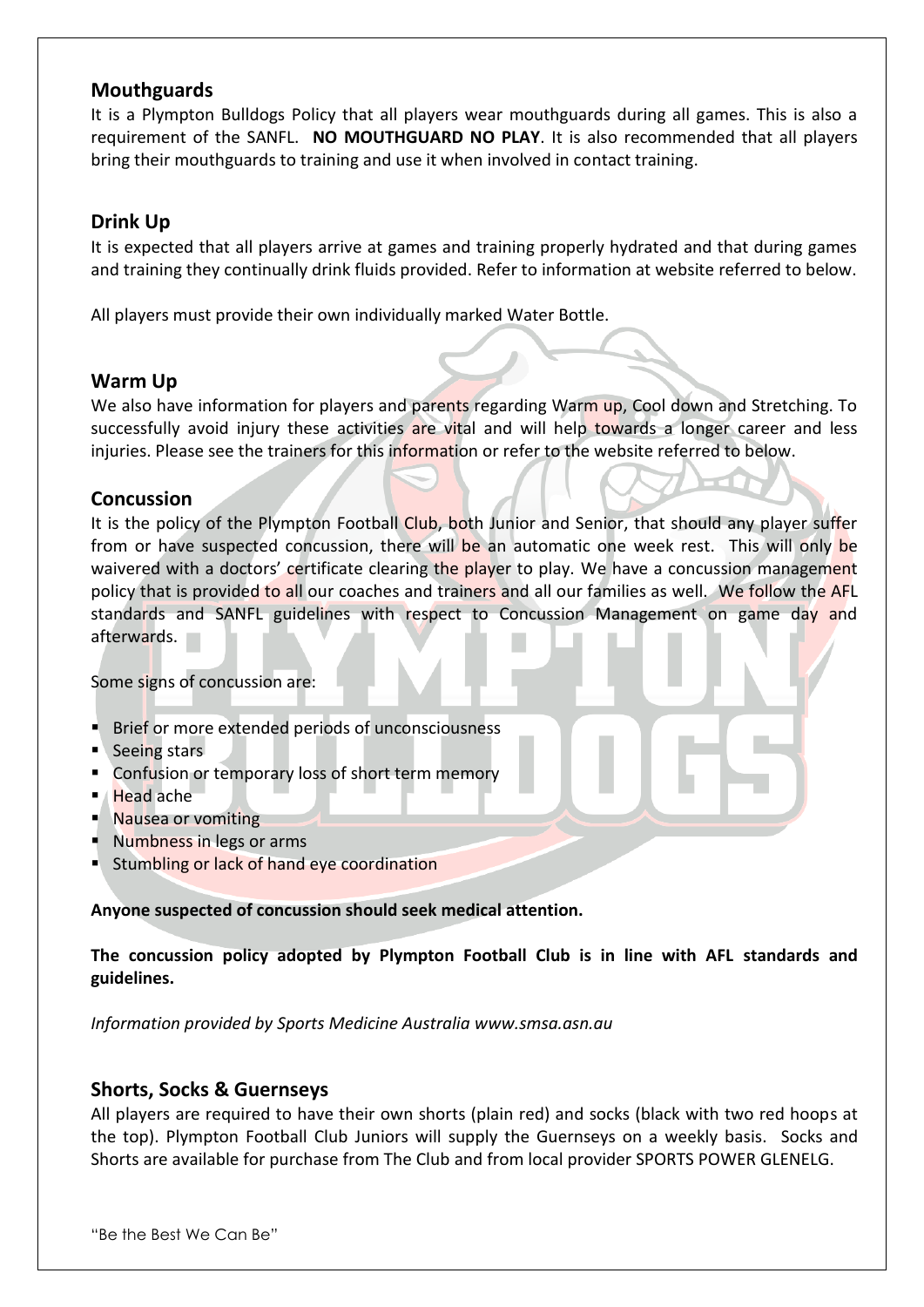White shorts are required for U12 and U17.5 Boys and Girls for away games. These will be available for purchase from SPORTS POWER GLENELG.

#### **Boots**

Please note boots with metal tipped sprigs are not permissible within this competition. Please acquire nylon sprigs if you have metal sprigs on your boots.

#### **Skins**

Players are allowed to wear "skins" under their shorts.

#### **Jewellery**

No jewellery is to be worn during training or games. Please remember to remove jewellery, this includes all message bands.

#### **Fundraising**

Fundraising is an important activity that helps the Club to generate essential funding.

Your support of our fundraising functions and activities enables us to keep fees at a reasonable level both now and into the future. So please get on board and provide your support where you can. If you would like to be involved in the organisation of fund raising events, please contact the club.

#### **Volunteers**

The Plympton Football Club Juniors, like all clubs, is dependent on the help of parents and friends to run the football club successfully.

There are many different jobs and tasks which need to be done every weekend and during the week. It takes a large number of parents and friends to provide support so that we can field eight teams each weekend.

The Committee is seeking your support. We recognise that a number of families commit more time than is expected, and we thank these people for their support.

The Plympton Football Club Juniors are always seeking the support of parents, brothers, sisters and other family members in all areas of the Club's operations. We are especially always on the lookout for trainers, coaches and umpires.

#### **Team Parent Representative**

The Plympton Football Club Juniors , like all clubs, is dependent on the help of parents and friends to run the football club successfully.

To enable off field and on field to run smoothly, all teams are required to provide a Team Parent Representative that is not a Coach or Team official to assist in club activities. This is a great way to meet new people and learn about the club. This is not an official committee position, but a way that all our parent group can help assist off field. Helping with an event, team dinner, photos, presentation day, equipment or other items is essential to help spread the load.

We rely on our teams and parents to help the club run smoothly, so please get on board.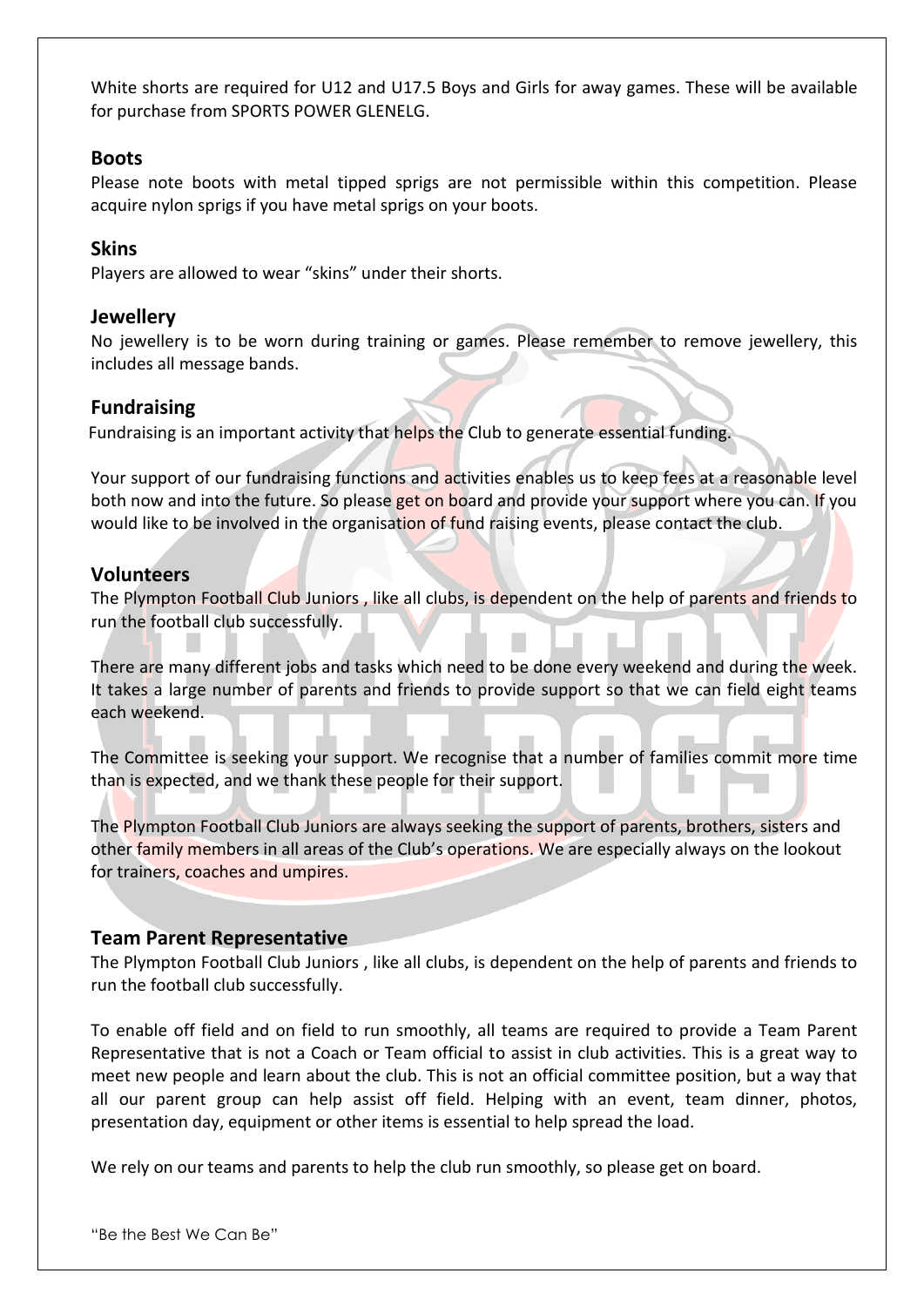#### **Plympton Sporting & Recreation Club**

The Club facilities, incorporating the clubrooms and oval, are managed by the Plympton Sporting & Recreation Club Incorporated (PS&RC). The PSRC also manage the canteen operations which are provided at home games and Thursday nights. The current president is Mr Trevor Bruce.

The Plympton Football Club is an affiliate member of the PS&RC, and the Juniors are a division of the football club. All monies receipted are given to the PS&RC and all expenses of the Juniors are paid by the PS&RC.

Included as part of each player annual Registration fees, all players/families will become members of the PS&RC. This membership allows for certain benefits over the bar and other activities which we will keep you informed about.

Parents are issued with a CLUB MEMBERSHIP CARD to access club benefits and prices.

#### **Family Meal Nights/Team Dinners**

The Plympton Sporting & Recreation Club serves good quality, low cost meals every Thursday night at the Club.

We encourage as many families as possible to stay and enjoy a meal together after Presentations.

We also have a Team Dinners per team over the course of the year when we ask all parents and families form each age group attend the club and enjoy a "Team Dinner" with their teammates and families.

#### **Auskick**

Each year, the Plympton Football Club Juniors conducts an AUSKICK program for children between the ages of 5 to 7 years.

The AUSKICK program is designed to provide youngsters with the opportunity to learn and develop their football skills in a fun-filled environment. If these children enjoy their first experience playing football, they may subsequently want to play in our junior competition.

#### **Transition to Seniors**

We would like to encourage all players who are no longer eligible to play in the junior competition to progress to senior football at Plympton.

The club has a number of items that help to build the link of players and parents as ONE CLUB. These include:

- 4 Senior football home days hosting Junior teams
- U14 team responsible for water carriers for Seniors games and Boundary Umpires
- Combined trainings of U16 and U175 and Seniors twice a month
- Presentation Events
- Club-wide Fundraising and ONE CLUB events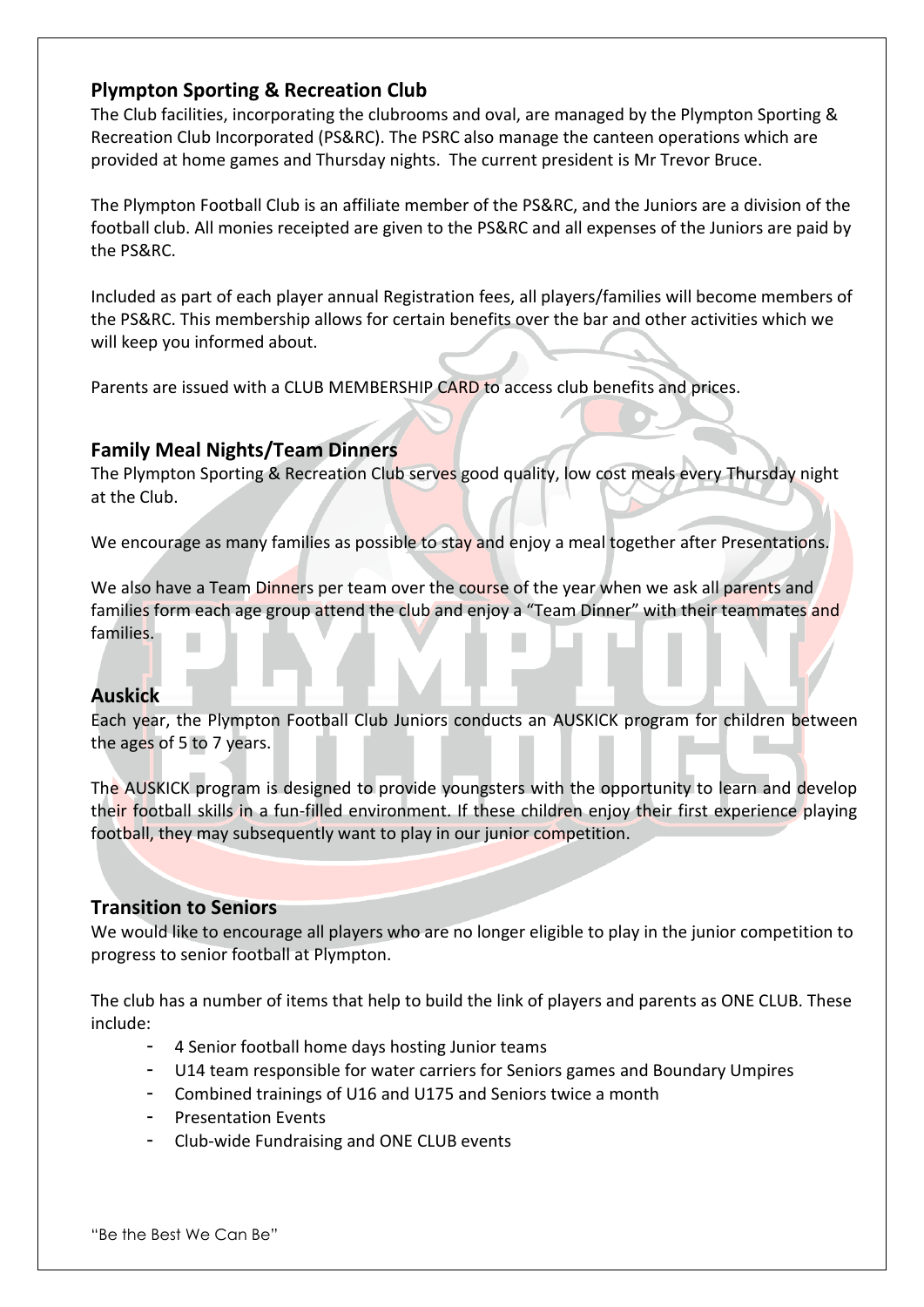#### **Codes of Conduct and Behaviour**

The Plympton Football Club Juniors ask that all Coaches, Players and Parents abide by the following Codes. These are drawn from the Australian Sports Commission and are a requirement on all clubs as detailed by the AFL and accordingly the SANFL. As a club participating in these leagues we are required to abide by all such codes.

A copy of these codes of conduct are signed off as part of the player registration process and are available on the clubs website and a copy is provided to all parents in this handbook.

All club officials, coaches, and administrators are required to sign and follow codes of conduct.

#### **Jim Hinson Perpetual Trophy**

This prestigious trophy is presented in memory and honour of Jim Hinson, a respected past player, coach and long time supporter of the Plympton Football Club.

Jim Hinson showed a particular interest in the Plympton Football Club Juniors, and was always keen to observe the progress of our young players. He was keen to promote higher levels of participation in young players whom he could see had the potential.

It is therefore fitting that a group of past playing mates and friends at the Plympton Football Club and the Glenelg Football Club have donated this perpetual trophy.

The Trophy will be awarded each year to the junior player from our oldest age group who is judged to have the most potential to go on to play football at the elite level.

Previous winners of this prestigious award are listed within this Handbook.

#### **Best and Fairest Awards**

For Under 11 and above a Best & Fairest award and count is conducted. These votes are prepared by the Coach and another official on the coaching panel from that team. An annual "count" is conducted towards the end of the year after the minor round.

Weekly awards will be presented following training on Thursday evenings. We ask as many families as possible to attend at this time for a short presentation by each coach, and the handing out of awards.

#### **Bulldog Awards**

The Bulldog Award is designed to recognise a player who not only plays consistently well but does all the other "team things", both at training and during the game. The player who receives this award does not need to be highly skilled, but the nomination criteria do not preclude a highly skilled player from winning.

Each Bulldog Award is made on a monthly basis and is selected by the coach of each team from Under 8s using the following criteria:

- 1. Plays consistently well for a period of 4 weeks
- 2. Is consistently hard at the ball and is courageous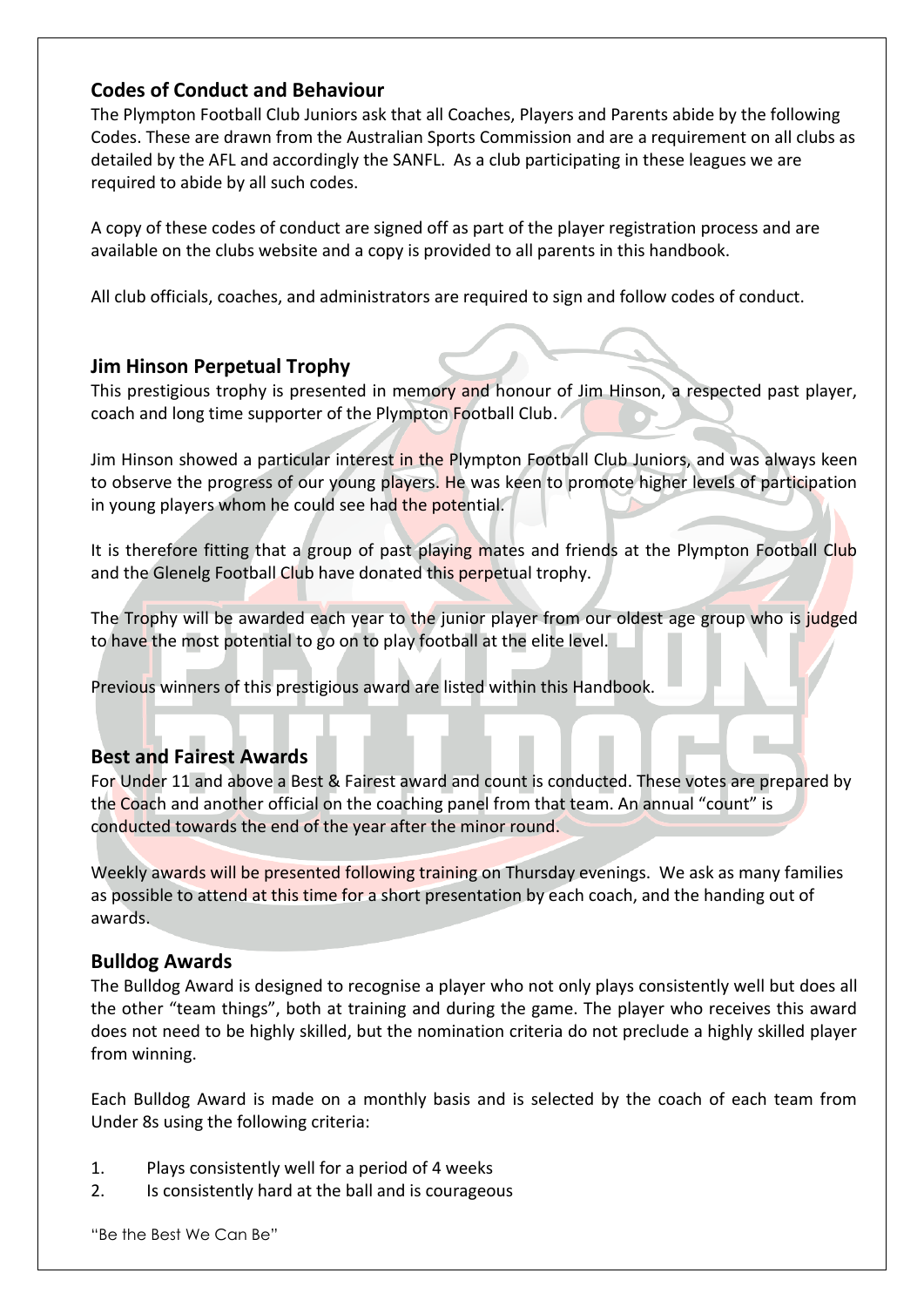- 3. Is a team player on and off the field
- 4. Follows up with  $2^{nd}$  and  $3^{rd}$  attempts
- 5. Attends training and trains properly encourages others to do the same

At the conclusion of the season, the coaches will select a season winner from the list of monthly winners.

#### **Club Policies**

The clubs its players, coaches, officials, parents and spectators are all bound by both SANFL Juniors Rules and Regulations and Policies, as well as our club policies with respect to Child Safety, Member Protection, Social Media and codes of conduct.

All of these policies are listed on our club website, and also listed on the SANFL Juniors website. Ignorance of policies is not an excuse, so please take the time to note and read and be aware of all requirements

Club website and policies

<https://www.plymptonbulldogs.com.au/parent-info-documents>

SANFL Juniors

<https://sanfl.com.au/inside-sanfl/resources/?resource-type=policies>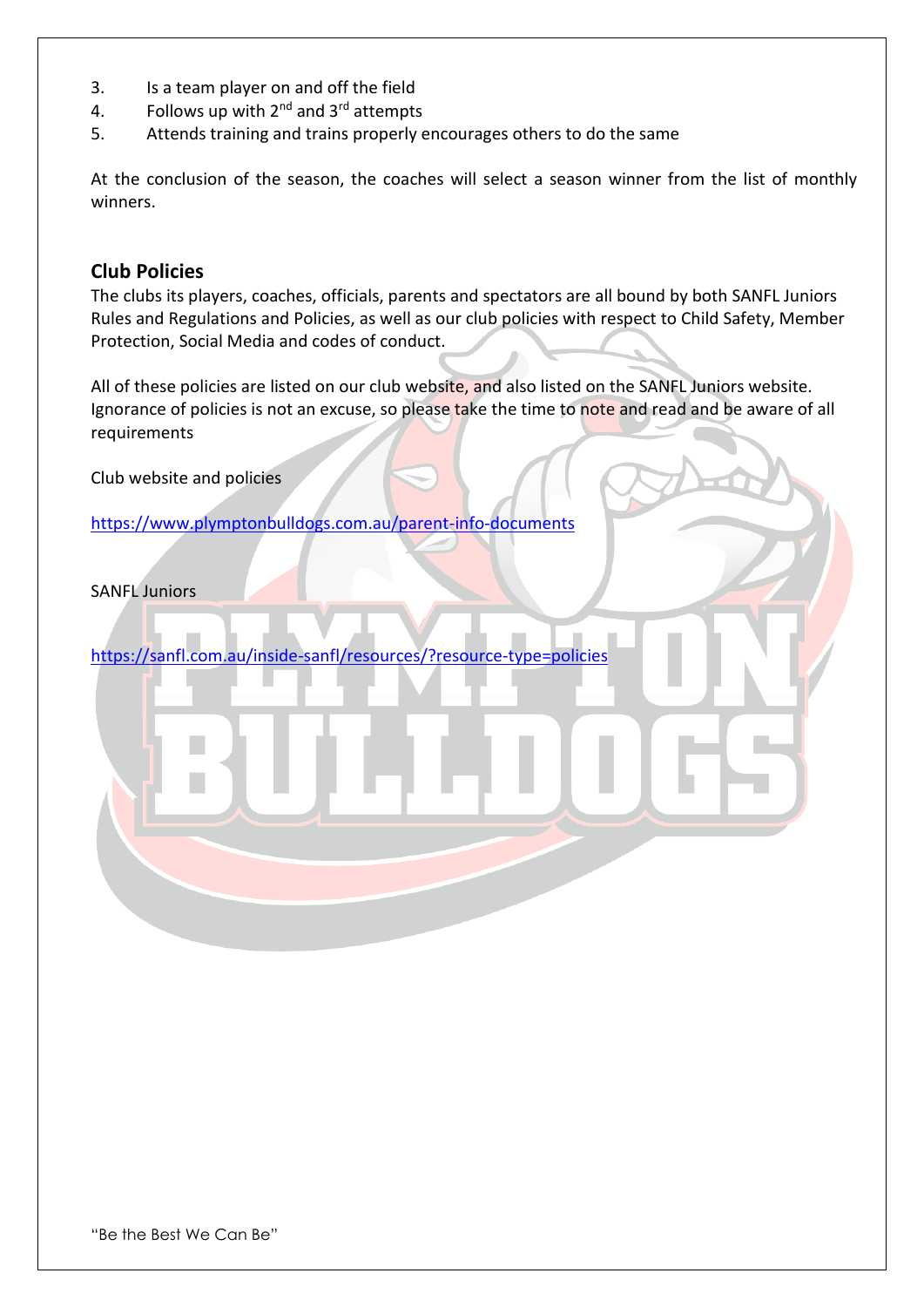### PLYMPTON FOOTBALL CLUB - JUNIORS **Players Code of Conduct**



This Code of Conduct applies to all of our Players.

- Play by the rules (of both the laws of the Game and the rules of my club).
- Respect the umpire's decision. Without them there would not be a competition
- Never argue with an official. If you disagree, discuss the matter with your Coach or Team Manager after the game.
- Respect the rights, dignity and worth all of all participants regardless of their gender, ability, cultural background or religion
- Control your temper. Verbal abuse of officials or other players, or provoking an opponent is not acceptable and may be a breach of state, league and national Member Protection Policy
- Never engage in any type of violence either on or off the field
- Work equally hard for yourself and for your team. Your team's performance will benefit, so will you.
- Be a good sport. Applaud all good plays whether they be by your team, opponent or the other team.
- Treat all players as you would like to be treated. Do not interfere with, bully or take unfair advantage of another player. Do not bully or take unfair advantage of another competitor
- Cooperate with your coach, team mates and opponents. Without them there would no competition.
- Play for the "fun of it" and enjoyment not just to please anyone else.
- Respect the rights, dignity and worth of all players, regardless of their gender, ability, cultural background or religion.
- Avoid using derogatory language.
- Do not take part in any form of bullying including via the use of social media
- Be prepared to take responsibility for your actions

Players should be mindful that they are members of a Club that seeks to be respected by all teams in the MSJFL competition. We want to build this tradition and so we ask all players to act in a responsible manner at all times when in our own Clubrooms and when visiting other clubs.

**Remember, NO BULLYING**. Bulldogs are tough; people who bully others are not. We will not tolerate bullying of any kind at the Plympton Football Club Juniors. Any instances of bullying will be dealt with immediately.

By registering as a player with the Plympton Football Club Juniors I agree to abide by these principles.

I support the Club in its undertakings and encourage the Club to take any necessary disciplinary actions including the suspension and banning where warranted of any players for repeated or serious breaches of the Players Code of Conduct .

| Players Name |              |             |  |
|--------------|--------------|-------------|--|
|              | (print name) | (signature) |  |
|              |              |             |  |

Parents Name

(print name) (signature)

**Date**  $\begin{array}{cccc} & & & & \end{array}$